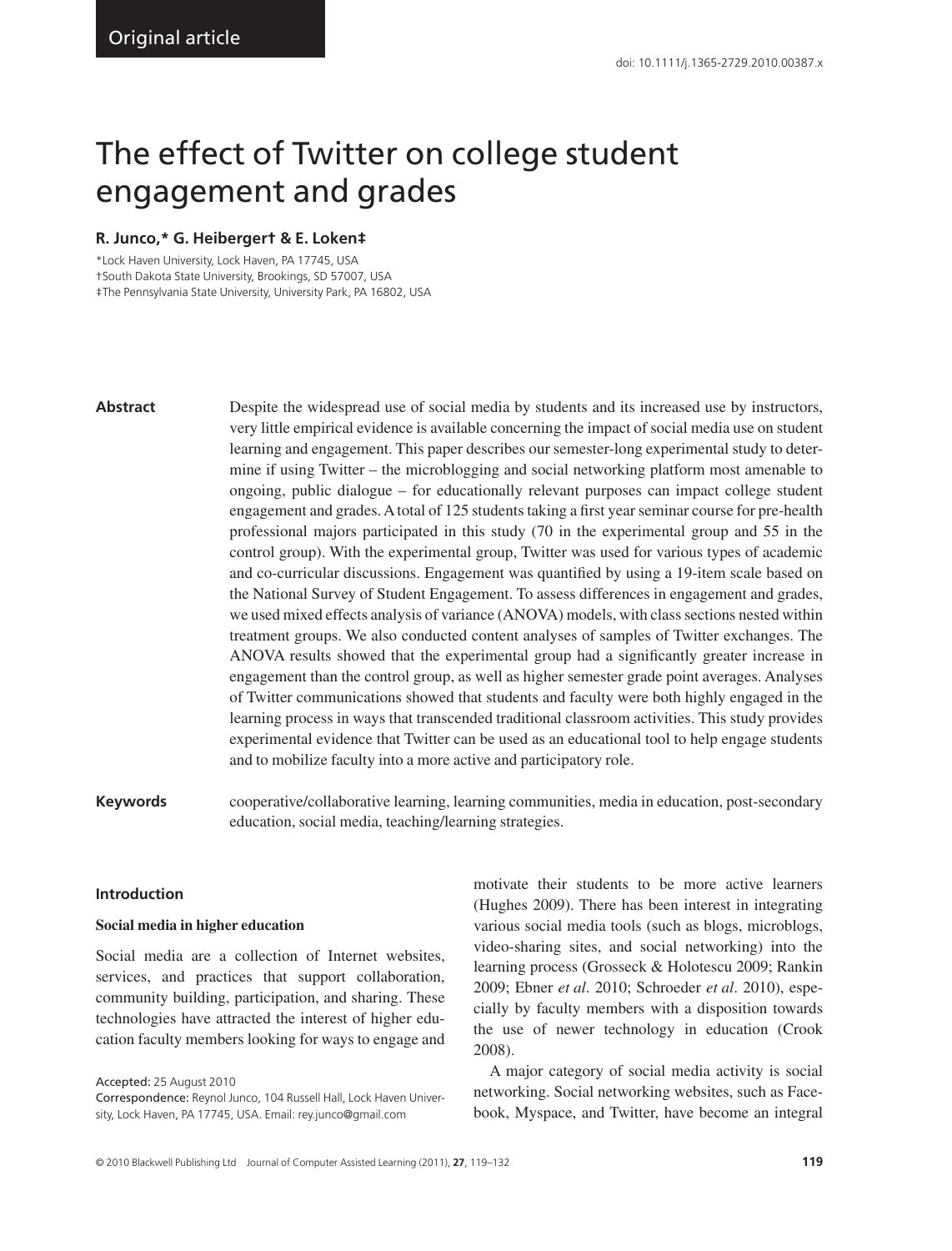part of U.S. college students' lives (Junco & Mastrodicasa 2007; New Media Consortium 2007; Cotten 2008). The Higher Education Research Institute (HERI 2007) reported that 94% of first year college students use social networking websites, and data from a survey by Mastrodicasa and Kepic (2005) showed that 85% of students at a large research university had accounts on Facebook, the most popular social networking site. These data are congruent with more recent statistics on social networking website use and reinforce the fact that social networking is an important part of college students' lives (Jones & Fox 2009; Matney & Borland 2009).

While Facebook has been the most popular social networking site for American college students to date, educators have been more willing to try to integrate Twitter as part of the learning process (Grosseck & Holotescu 2009; Rankin 2009; Ebner *et al*. 2010; Schroeder *et al.* 2010). Twitter is more amenable to an ongoing, public dialogue than Facebook because Twitter is primarily a microblogging platform (Ebner, *et al*. 2010). Indeed, some have described Twitter as a blog that is restricted to 140 characters per post but that also includes the functionality of social networking (McFedries 2007).

#### **Student engagement**

In 1984, Alexander Astin proposed a developmental theory for college students that focused on the concept of involvement, which he later renamed engagement. Astin defined engagement as 'the amount of physical and psychological energy that the student devotes to the academic experience' (Astin 1984, p. 297). Today, engagement is conceptualized as the time and effort students invest in educational activities that are empirically linked to desired college outcomes (Kuh 2009). Engagement encompasses various factors, including investment in the academic experience of college, interactions with faculty, involvement in co-curricular activities, and interaction with peers (Pascarella & Terenzini 2005; Kuh 2009). Kuh (2009) emphasizes two major facets: in-class (or academic) engagement and out-of-class engagement in educationally relevant (or co-curricular) activities, both of which are important to student success.

Chickering and Gamson (1987) proposed seven principles for good practice in undergraduate education, all of which are related to student engagement. They are: (1) student/faculty contact; (2) cooperation among students; (3) active learning; (4) prompt feedback; (5) emphasizing time on task; (6) communicating high expectations; and (7) respecting diversity. Later, Chickering and Ehrmann (1996) gave examples of how technology can be used to help implement the seven principles. Kuh (2009) reported that institutions of higher education can directly influence engagement by implementing these seven principles.

Since 1984, the construct of engagement has been extensively researched. As Kuh (2009) states: 'student engagement and its historical antecedents . . . are supported by decades of research showing positive associations with a range of desired outcomes of college' (p. 698).

We know that academic and co-curricular engagement are powerful forces in both student psychosocial development and academic success. Improvement in grades and persistence has been noted across a variety of populations, including minority students, first generation students, and students who are not adequately prepared for college academic work with increased engagement (Pascarella & Terenzini 2005; Kuh *et al*. 2008). Institutions can create programmes that help increase student engagement, and thereby increase the chances that students will reach the desired outcomes of a college education (Kuh 2009).

#### **Social media and student engagement**

While there is little research focusing on the relationship between social media and student engagement in higher education, a number of studies have found relationships between technology use and engagement. For instance, King and Robinson (2009) found that college students who used electronic voting systems reported they were more likely to answer questions in their math course. Annetta *et al*. (2009) observed that students who played an educational game designed to teach genetics concepts were more engaged in their work than a control group. In a study using data from the National Survey of Student Engagement (NSSE), Chen *et al*. (2010) found significant correlations between the use of educational technology and student engagement. While these studies have been important contributions to the research on technology engagement,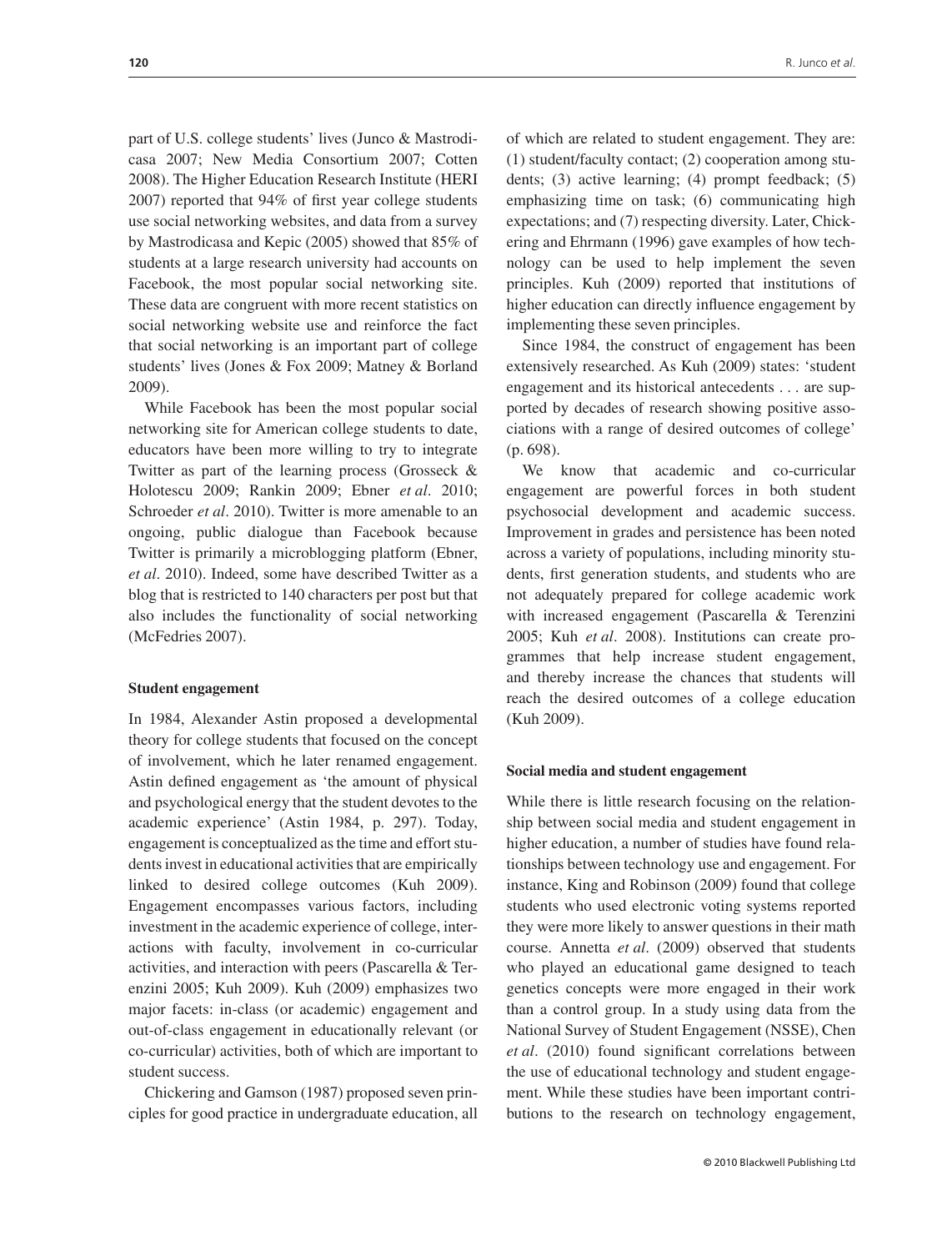they have been limited by either their measurement of engagement (single variables) or their scope (cross-sectional).

Two recent studies have focused specifically on social media and engagement and have found relationships between time spent on social media and student engagement as described by Astin (1984), and measured through single survey items. Heiberger and Harper (2008) conducted a study of 377 undergraduate students at a Midwestern institution, while the HERI (HERI 2007) used the Your First College Year survey to collect data from over 31 000 students at 114 colleges and universities. Both the Heiberger and Harper (2008) and HERI (2007) studies found a positive correlation between social networking website use and college student engagement. For instance, a higher percentage of high users of social networking websites participated in and spent more time in campus organizations than low users. Additionally, more of the high users reported that they interacted daily (in the real world) with close friends and felt strong connections to them (HERI 2007).

#### **Purpose of the study and research questions**

Although some research has been conducted on the effects of social media on student engagement (HERI 2007; Heiberger & Harper 2008), studies up to this point have been cross-sectional and correlational in nature, and therefore it has been difficult to make causal inferences. More specifically, no studies have examined the effect of using Twitter as part of an educational intervention on student engagement. Therefore, the current study serves to extend previous research by using an experimental design to examine the causal link between educationally relevant social media use and student engagement in a sample of American university students. Because of the strong links between engagement and student success (Pascarella & Terenzini 2005; Kuh 2009), this study will also examine student grades as an outcome variable.Additionally, we will conduct a qualitative analysis of tweets to provide examples of how students engaged via Twitter. The research questions examined were:

• What effect does encouraging the use of Twitter for educationally relevant purposes have on student engagement?

• What effect does encouraging the use of Twitter for educationally relevant purposes have on semester grades?

# **Methods**

# **Sample**

Seven sections of a one-credit first-year seminar course for pre-health professional majors (students planning to apply to dental, chiropractic, medical, physical therapy, etc. schools) were used for the study. Four of the sections were randomly assigned to the experimental group and three to the control group. The experimental group used Twitter as part of the class while the control group did not (complete procedures described next). None of the students used Twitter before participating in this study. Both groups used Ning (http:// www.ning.com; a service that allows users to create their own social networking site) instead of a learning management system as a regular part of the course. Students were asked to participate in the study by taking a pre- and post-test (the survey containing the engagement instrument). Although participation was voluntary, participants could enter to win drawings of cash deposits to their university flex accounts throughout the semester. The drawings were announced via Twitter for the experimental group and via Ning for the control group.

Of the 132 students in the seven sections, 125 took the pre-test survey for an overall 95% participation rate. In the experimental group, 70 out of 74 (95%) students participated while 55 out of 58 (95%) participated in the control group. There was no significant difference between groups in participation rate. Sixty per cent of those who took the pre-test were female and 40% were male. The mean age of our sample was 18.2, with a standard deviation of 0.445. The age of our participants ranged from 17 to 20, although over 98% were between 18 and 19 years old. Twenty-eight per cent of the sample reported that neither parent had a college degree. In terms of race and ethnicity, our sample was overwhelmingly Caucasian, with 91% of students listing that as their race. Additionally, 6% of our sample was Latino, 3% Native American and 1% Asian American. We had no African Americans in our sample. The race and ethnic breakdown of our sample was similar to that of the overall university population,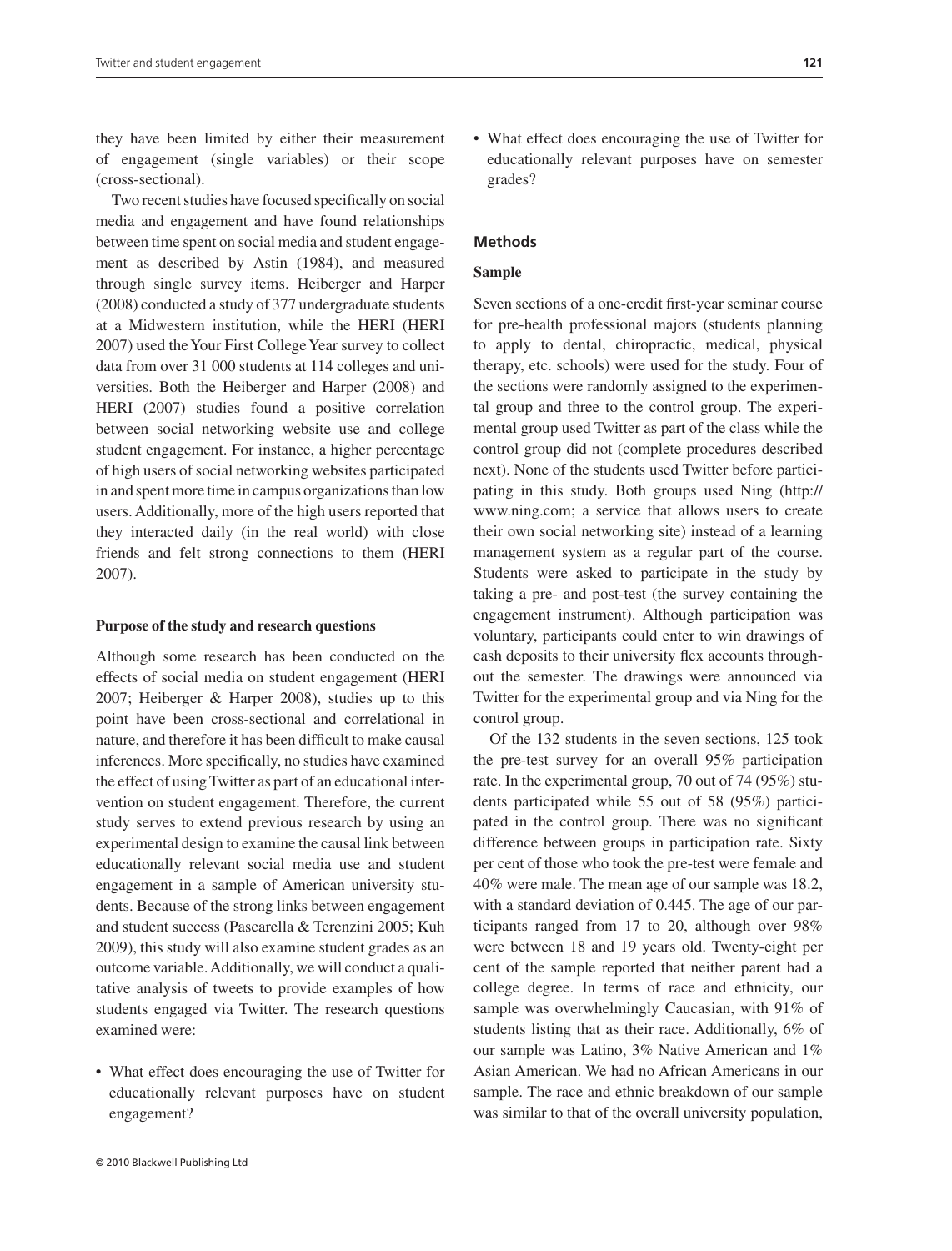with the exception of a slight overrepresentation of Latinos and a slight underrepresentation of Asian Americans in our sample.

The study ran for 14 weeks. During those 14 weeks, there were seven dropouts from the study, five (7%) from the experimental group and two (4%) from the control group. We followed up with the seven students who dropped out of the study. Five of the students dropped the class with the most frequent reason being change of major, while two reported they were transferring to universities closer to home. Final sample sizes were 65 students in the experimental group and 53 in the control group. The final sample was 92% Caucasian, 5% Latino and 3% Native American.

## **Twitter procedure**

During the second week of the semester, the sections in the experimental group received an hour-long training on how to use Twitter. This training was supplemented by question-and-answer periods over the next few class meetings. Students were taught the basics of Twitter [how to sign up for an account, how to send tweets (Twitter messages), how to use hashtags (clickable keywords within tweets) and @ replies (replies to other users)], and were shown how to enable privacy settings. All students were asked to send an introductory tweet during the training session. Students from experimental group sections were asked to follow a single Twitter account created for this study as well as follow each other so that they could interact across sections. Right after the Twitter training sessions, both the experimental and control groups were sent links to the online engagement instrument. The posttest instrument was sent during the last week of the study.

The Twitter class account was administered by two of the authors. Based on previous research on engagement (Chickering & Ehrmann 1996; Pascarella & Terenzini 2005; Kuh 2009), engagement in social media (HERI 2007; Heiberger & Harper 2008), and case studies of Twitter use, we used Twitter for the following educationally relevant activities:

• Continuity for class discussions: Because the firstyear seminar met only once a week for an hour, Twitter was used to continue conversations begun in class. For instance, students were asked to discuss the role of altruism in the helping professions.

- Giving students a low-stress way to ask questions: Oftentimes, first-year and/or introverted students are less comfortable asking questions in class. The dynamics of Twitter allow students to feel more comfortable asking questions given the psychological barriers inherent in online communication (Kruger *et al*. 2005).
- Book discussion: All first-year students read the same book as part of their first-year reading programme. The book, *Mountains Beyond Mountains* (Kidder 2004), focuses on Dr Paul Farmer's medical relief work in Haiti and was used to stimulate discussion about altruism and the helping professions.
- Class reminders: As students all took a similar sequence of courses, we were able to remind them of due dates for assignments and dates for exams in multiple classes via one Twitter feed.
- Campus event reminders: At the beginning of the semester, we used SocialOomph (formerly Tweetlater) to schedule tweet reminders for the entire semester. These reminders included campus events, speakers, concerts and volunteer opportunities.
- Providing academic and personal support: We regularly posted information about academic enrichment opportunities on campus (for instance, the location and hours for the tutoring centre), both periodically and in response to student requests for help.Additionally, we provided encouragement and support when students reported things such as feeling 'stressed out' or being worried about exams.
- Helping students connect with each other and with instructors: The 'cohort effect'or the intentional creation of learning communities is an important concept in ensuring student persistence (Keup 2005–2006). Additionally, student/faculty interaction is an NSSE factor shown to be related to student success (Kuh 2002).
- Organizing service learning projects: As part of this course, students needed to participate in a service learning volunteer opportunity. Students used the Twitter feed to coordinate volunteer times with each other.
- Organizing study groups: With only a little encouragement from the authors via the Twitter feed, students organized study groups for two of their more difficult courses, Chemistry and Biology.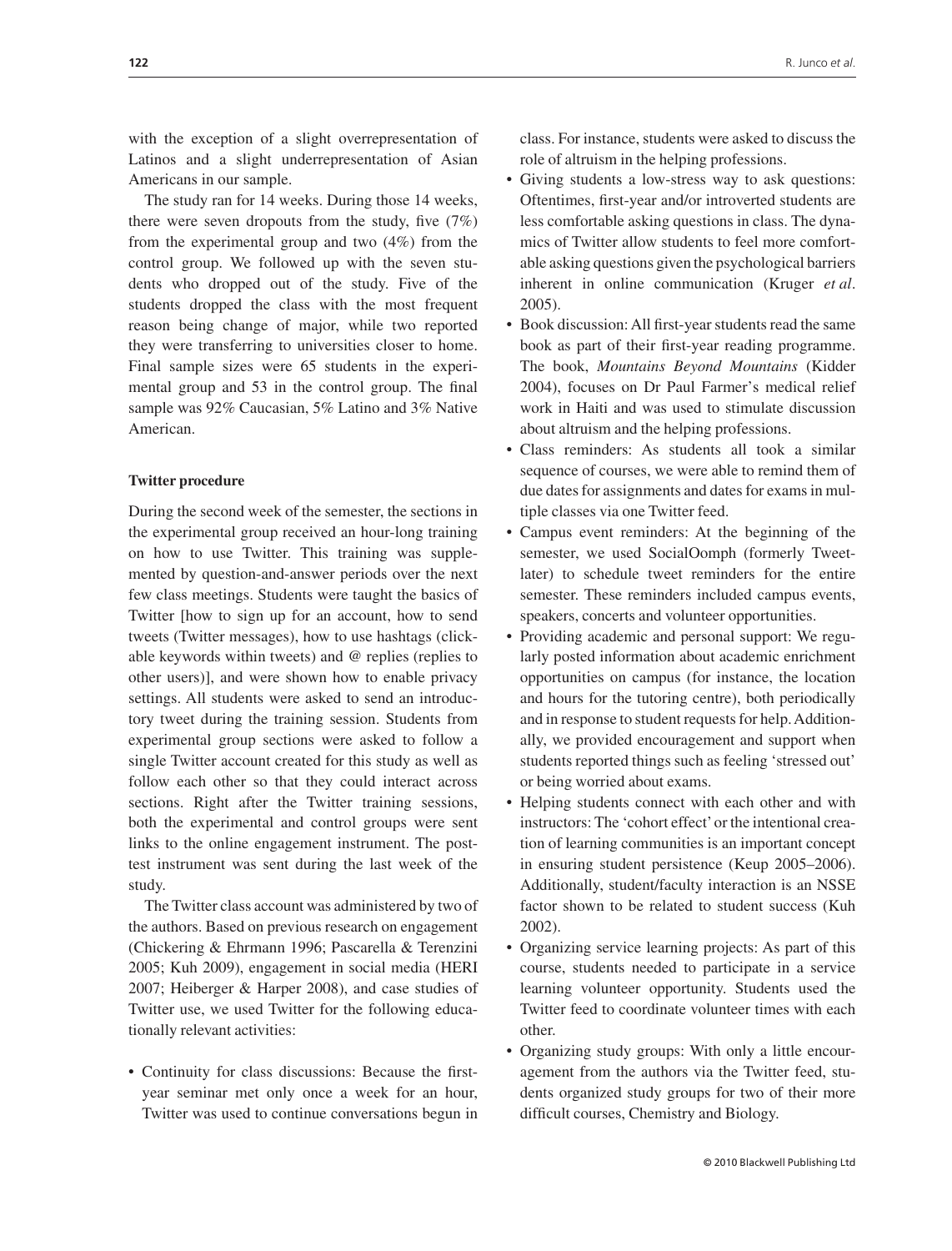- Optional assignments: Students had the option of completing two assignments via Twitter. The two assignments were:
	- **1.** Attend an upper-class student panel and tweet two questions they had for panelists.
	- **2.** Tweet reactions to their shadowing experience (where they shadowed a healthcare professional in the community for a day).
- Required assignments: Students in all experimental group sections had four required Twitter assignments during the final 4 weeks of the semester. They were:
	- **1.** Students were required to post two tweets and two replies to other students, discussing how reading *Mountains Beyond Mountains* has changed their ideas about people who are less fortunate than they are.
	- **2.** Students were asked to watch a video of the Hurst family's medical volunteer work at the Pine Ridge Indian Reservation, read an online article about the Hursts, read the article *100 People: A World Portrait*, and discuss their reactions by posting two tweets and tweeting two responses to other students' reactions.
	- **3.** Students were asked to react to the statement that what Paul Farmer was doing in *Mountains Beyond Mountains* was only a band-aid for the problem by posting two tweets and sending two tweet responses to other students' posts.
	- **4.** Students were asked to discuss their service project in the context of their future career. They were also asked to compare and contrast their experience to that of Paul Farmer and to use examples from their assigned readings.

By the end of the semester, we had sent 301 tweets via the Twitter account. Of those 301, 89 were replies (@ replies) to students while 18 were retweets (forwarding tweets from another user). Our goal was to select activities that were reflective of all of Chickering and Gamson's (1987) and Chickering and Ehrmann's (1996) seven principles for good practice in higher education and to maximize active learning. The control group was provided all of the same information that was posted to the Twitter group; however, this information was posted through the comment wall of the Ning social network. Our analyses of the Ning

© 2010 Blackwell Publishing Ltd

activity show that the control group engaged with faculty in all of the educationally relevant activities listed previously, with the exception of forming study groups.

### **Instrument and measures**

The NSSE is an established instrument that was developed to measure engagement in educationally relevant activities and the desired outcomes of college (Pascarella & Terenzini 2005; Kuh 2009). The NSSE exhibits acceptable psychometric properties (see Kuh 2002) and items focusing on good practices in undergraduate education consistently predict development during the first year of college based on multiple objective measures (Pascarella *et al*. 2009). Items from the larger NSSE have been used to develop shorter scales to measure engagement in educationally relevant practices and engagement in online courses (Kuh *et al*. 2008; Chen *et al*. 2010).

We selected 19 items from the NSSE to use in our engagement scale (Appendix S1). The 19-item engagement scale was administered as part of a survey that also included demographic items, items inquiring about student's technology use, and items that were included for forthcoming analyses. Engagement scale items 1–14 were coded using a four-point Likert scale ranging from 'Very often' to 'Never'. For our analyses, 'Never' was coded as 1, 'Sometimes' as 2, 'Often' as 3, and 'Very often' as 4. Question 15–17 were presented as a sevenpoint Likert scale and were coded with responses 1 or 2 as '1,'responses 3 or 4 as '2,'responses 5 or 6 as '3,'and response 7 as '4'. Responses for question 18 were coded 1 for 'Very little', 2 for 'Some', 3 for 'Quite a bit', and 4 for 'Very much'. Lastly, responses for question 19 were coded 1 for 'Poor', 2 for 'Fair', 3 for 'Good', and 4 for 'Excellent'. Given the instrument's demonstrated reliability (discussed next), an aggregate engagement score was created using the sum of the individual items. The minimum score possible on the instrument was 19 and the maximum was 76.

Students gave the researchers permission to access their academic record to obtain their semester grade point averages (GPAs), as well as their high school GPAs to examine the differences in grades between the experimental and control group. Grades were measured on a 4.0 scale ranging from 0 for 'F' to 4.0 for 'A'.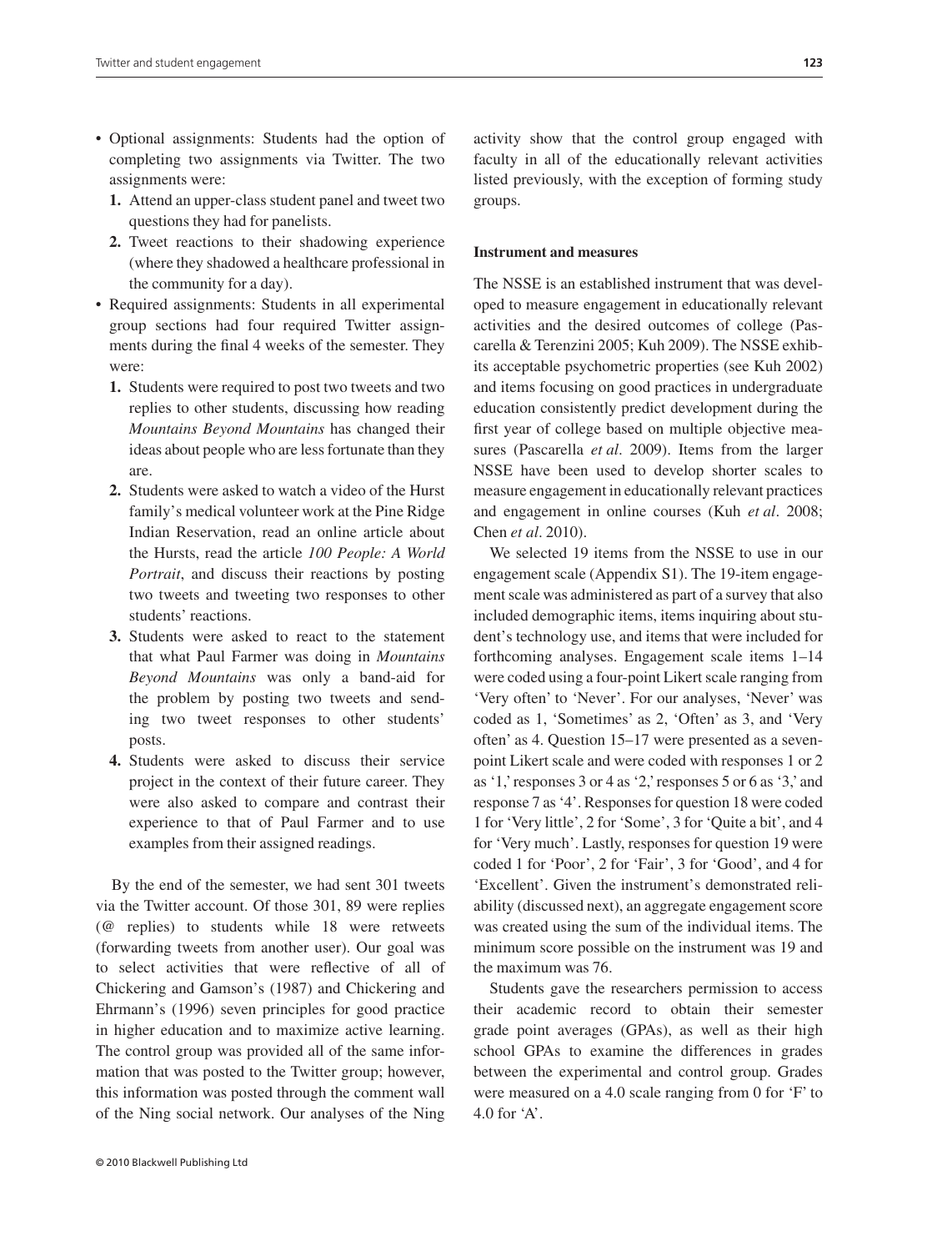#### **Engagement instrument reliability and validity**

Reliability analyses found that the data from both administrations of the survey were internally consistent. Cronbach's  $\alpha$  for the pre-test administration was 0.75, and for the post-test administration it was 0.81. Our instrument's reliability was similar to the  $\alpha$  of 0.82 reported by Kuh  $et$  al. (2008) and the  $\alpha$  of 0.85 reported by Hytten (2010) using a different 19-item scale from the NSSE. Also, our instrument's reliability was similar to the  $\alpha$  of 0.85 obtained by examining the data on the 22 college activity items (Kuh 2002). Our Cronbach's  $\alpha$ of 0.75 and 0.81 indicate that the items measure a single latent construct, which in this case is engagement.

Because the engagement instrument was created for this study, no validity data existed on this grouping of 19 items. However, the NSSE has a long history supported by research, of being used as a measure of college student engagement. Additionally, we collected some evidence for the construct validity of the instrument by correlating the total score on the engagement scale to the number of hours students reported that they spent in a typical week participating in co-curricular activities (such as involvement in campus organizations, campus publications, student government, fraternity or sorority, intercollegiate or intramural sports, etc.) on campus. Because, theoretically, students who are more engaged in general spend more time in co-curricular activities, one way to show evidence of construct validity of the engagement instrument would be if the scores on the engagement instrument correlated with the amount of time students spent in co-curricular activities. Indeed, we found that scores on the engagement instrument, both at the pre-test and the post-test, correlated significantly with the hours per week students reported spending in co-curricular activities (Pearson's  $r = 0.26$ ,  $P = 0.005$  at the pre-test, and Pearson's  $r = 0.33$ ,  $P = 0.001$  at the post-test). Although the correlations were significant, the correlation coefficients were modest, indicating that our instrument measures more than just co-curricular engagement – a finding supported by the theoretical background of our instrument as an omnibus measure of student engagement.

#### **Statistics**

To assess differences in engagement and grades, we used mixed effects analysis of variance (ANOVA) models, with class sections nested within treatment groups. In order to assess changes between the pre- and post- test measurement of engagement, we used difference scores as the dependent variable. To calculate difference scores we subtracted the total pre-test score on the engagement instrument from the total post-test score. Using difference scores is equivalent to a repeated measures design with two time points (Bonate 2000). We used PASW (spss; IBM Corporation, Somers, NY, USA) Statistics Version 17.0 for all analyses.

#### **Results**

#### **Twitter usage**

We collected data on the percentage of students sending tweets and the number of tweets sent by using the Twitter Application Programming Interface. As can be seen in Fig 1, students participated in Twitter throughout the semester. The spike in Twitter activity at week 12 was because of the start of the required Twitter assignments. The average number of student tweets sent over the entire study was 48.20, with a standard deviation of 52.87 and a median of 30. No students in the control group reported using Twitter during the study period.

### **Research question 1**

# *Question 1: What effect does encouraging the use of Twitter for educationally relevant purposes have on student engagement?*

To examine the effect of Twitter on student engagement, we used a mixed effects ANOVA model, with sections nested within treatment groups. The dependent variable was the difference score between the post-test administration of the engagement instrument and the pre-test administration. Table 1 shows the descriptive data for engagement score difference by group and nested sections. The experimental group had significantly higher difference scores, with  $F(1, 4.9) = 12.12, P = 0.018$ . We also conducted a mixed effects ANOVA model with pre-test engagement scores as the dependent variable and found that there were no pre-existing differences in engagement by group and nested sections  $[F(1, 4.9) = 2.80,$  $P = 0.156$ .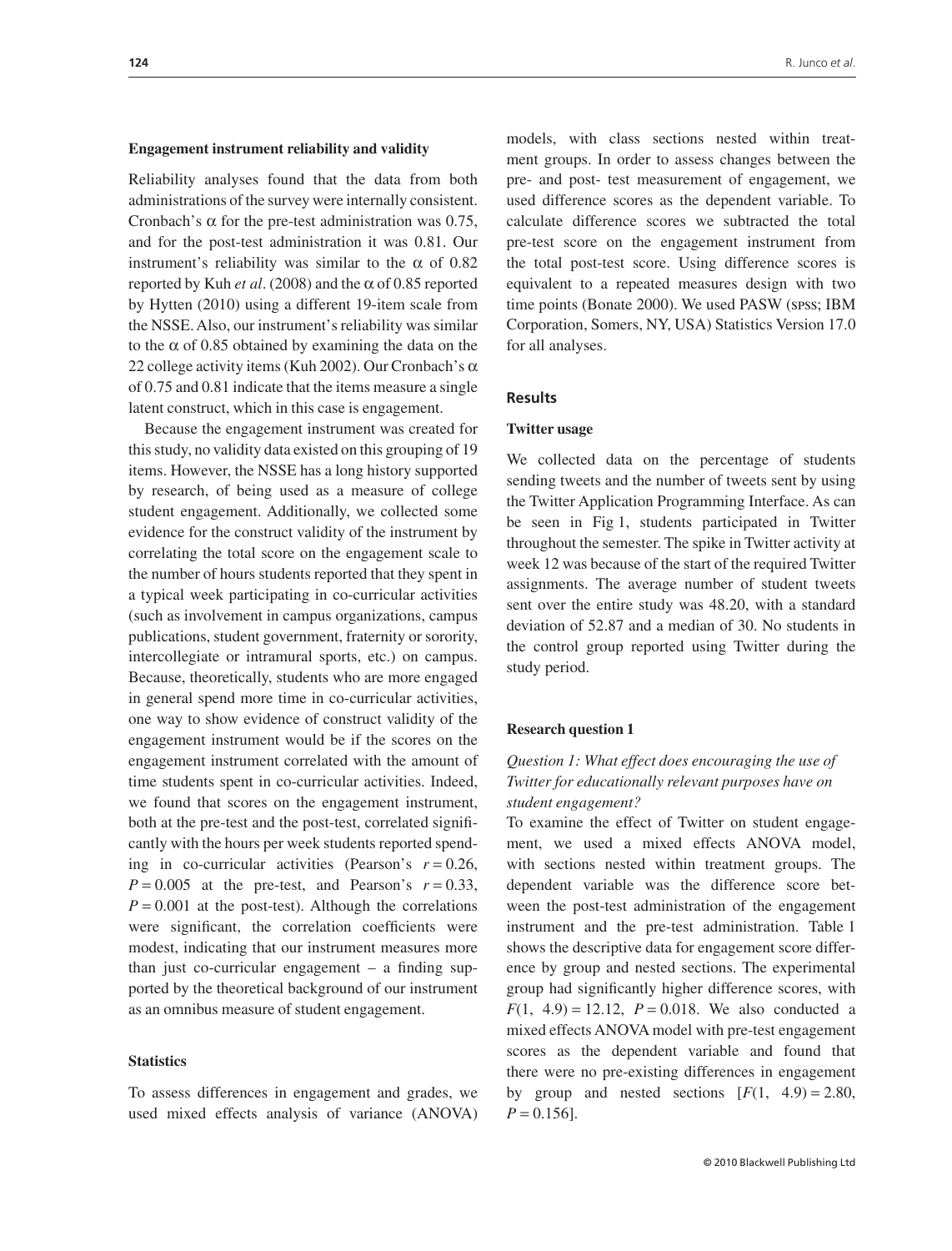

Fig 1 Number of tweets sent each week of the semester. Note: Twitter use began on the second week.

#### **Research question 2**

*Question 2: What effect does encouraging the use of Twitter for educationally relevant purposes have on grades?*

For these analyses, we also used a mixed effects ANOVA model, with sections nested within treatment groups. The dependent variable was overall first semester GPA. Table 1 shows the descriptive data for GPA by group and nested sections. The semester GPAs of the experimental group were significantly higher than those of the control group with, *F*(1,  $(4.9) = 8.01$ ,  $P = 0.037$ . We also conducted a mixed effects ANOVA model with high school GPA as the

Table 1. Means, standard deviations, and sample sizes by treatment group and nested sections for engagement difference scores and semester grade point averages (GPAs).

| Group        | Section | Engagement<br>score difference |      | Semester<br><b>GPA</b> |           | Ν  |
|--------------|---------|--------------------------------|------|------------------------|-----------|----|
|              |         | Mean                           | SD   | Mean                   | <b>SD</b> |    |
| Experimental | 1       | 4.94                           | 4.92 | 2.48                   | 0.91      | 16 |
|              | 2       | 6.93                           | 7.77 | 3.05                   | 0.82      | 15 |
|              | 3       | 5.20                           | 5.99 | 2.66                   | 0.83      | 15 |
|              | 4       | 3.79                           | 7.70 | 2.94                   | 0.81      | 19 |
|              | Overall | 5.12 <sup>1</sup>              | 6.69 | 2.79 <sup>2</sup>      | 0.85      | 65 |
| Control      | 1       | 1.79                           | 7.37 | 2.36                   | 1.18      | 14 |
|              | 2       | 3.11                           | 8.48 | 2.09                   | 1.08      | 20 |
|              | 3       | 1.84                           | 7.38 | 2.41                   | 1.03      | 19 |
|              | Overall | 2.29 <sup>1</sup>              | 7.67 | 2.28 <sup>2</sup>      | 1.08      | 53 |

1 Experimental group had significantly higher difference scores on engagement  $(P < 0.05)$ .

2 Experimental group had significantly higher semester GPAs (*P* < 0.05).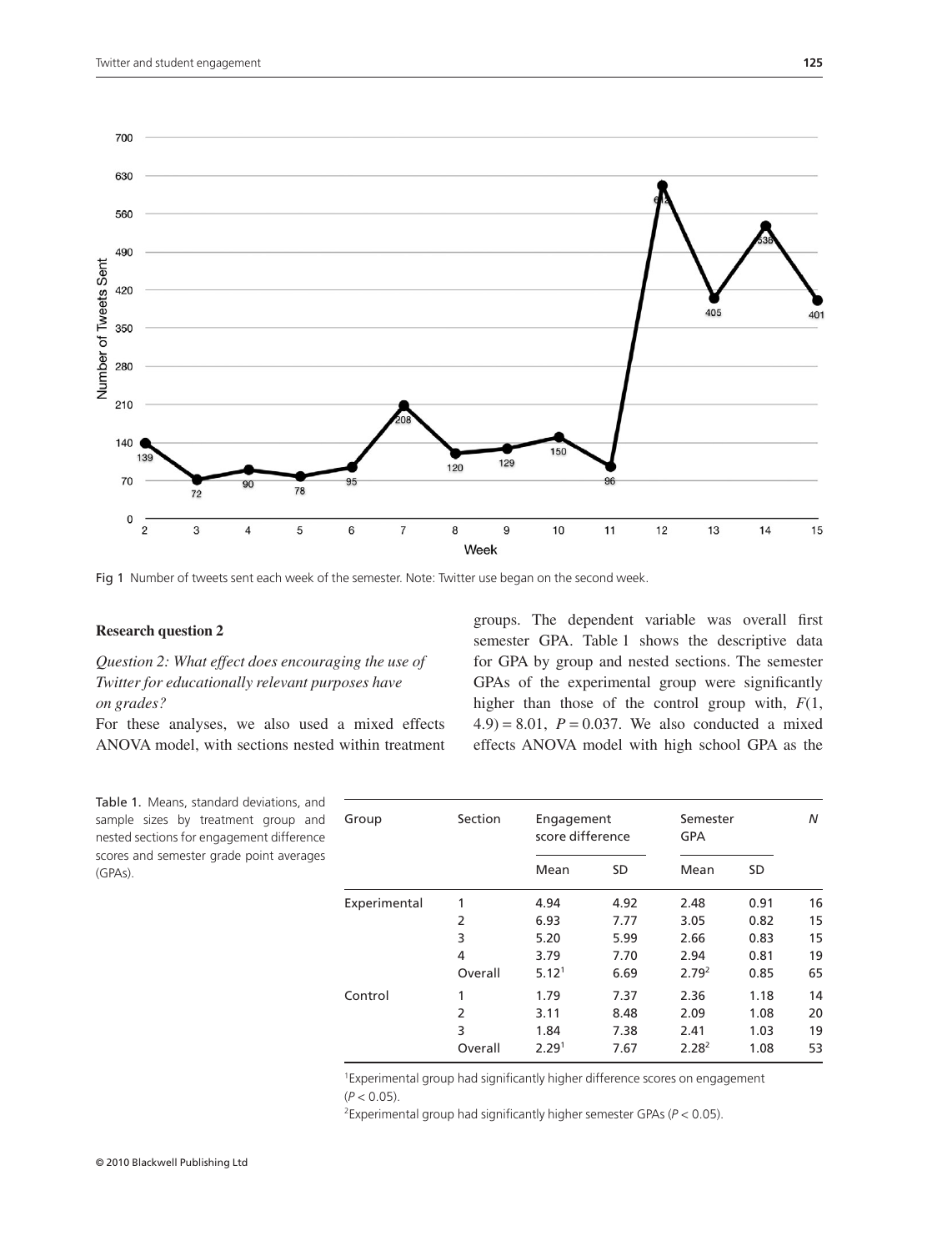dependent variable and found no pre-existing differences between groups  $[F(1, 4.9) = 1.24, P = 0.316]$ .

#### **Analysis of Twitter activity**

While an exhaustive review of the qualitative data generated during this study is impractical given the scope of this paper, we selected three examples to illustrate student engagement. An examination of the content of the tweets suggests that students engaged with faculty and each other in a vibrant and connected virtual learning community.

#### *Book discussion*

Students were required to participate in discussing the *Mountains Beyond Mountains* book (Kidder 2004). The following is a sample of a conversation that is representative of the type of academic engagement we observed during book discussions.

Faculty: How has reading MBM changed your ideas about responsibility or obligations toward people who are poorer than you are?

Student01: @Faculty Reading mbm has made me less self centered. I realized alot of ppl need help and you can help them by doing simple things:)

Student02: @Faculty It made me realize how selfless I need to be, just like how Farmer put his dedication toward helping others before his own needs.

Student03: I've realized that helping the less fortunate is a social and moral responsibility that nobody is exempt from to help make the world better.

Student04: @Faculty it helped me to see that one person really can make a difference if the effort is put forth

Student02: @Student03 I definitely agree. It's not up to just one person. Farmer had lots of others help him, like the MacArthur Foundation.

Student02: @Student04 Do you think that just one person can make a difference, or that one person inspires many people to help make a difference?

Student04: @Student02 i think in a way its the same thing because that one person inspiring others is still making it all happen by involving others

Student02: @Student04 That's a good point. Farmer made a difference in people's lives while inspiring others, like us, at the same time!

Student05: Simply volunteering throughout the community like at the Harvest Table is a small step towards bettering the world.

Student06: This book showed how selfish people are and makes me want to learn to be more selfless so I can serve those in need for the rest of my life

Student07: @Faculty I enjoying volunteering, and look forward to doing more in the future. Its an awesome feeling!

Student06: @Student07 Volunteering really is great in the fact that it is doing good for someone else and by doing so you actually feel good!

Student08: @Faculty I believe that it has showed me how my life is a blessing and others should realize it do, we are privileged kids in every way

Student09: @Student08 we don't realize how good we have it until we actually see how the other half lives ... and its a rude awakening.

Using Twitter produced a more rich discussion of student's relationship to themes covered in the book than would have been possible during the limited class time. Twitter allowed us to extend conversations in ways that would not have been practical during the hour-long class sessions. The first-year seminar was only 1 h each week, and while it would take students some time to 'warm up' to talk about personally impactful themes from the book, they did this readily via the electronic format. Students were also surprisingly comfortable with candid expressions of their feelings and their shortcomings as evidenced by this sample of tweets. They also engaged in a great deal more cross-communication about the book than first-year students typically do during class sessions.

Some students who were engaged in academic discussions via Twitter also forged interpersonal relationships. While they discussed the reading, students made connections when realizing they had shared values and interests. For instance, the conversation between Student02 and Student04 led them to realize that they have a mutual friend and a shared extra-curricular interest. While these connections may have happened eventually in class, they happened quickly over Twitter as traditional classroom discussion boundaries did not exist (i.e. 'don't talk about personal things during academic discussions'). Indeed, one of the striking effects of having students communicate on Twitter is how they built strong relationships across diverse groups – something that rarely happens with first-year students at this institution. One particularly noteworthy example was an extroverted student who is a popular athlete who became good friends with a more introverted student who is interested in comic books – a connection that may have never happened in the real world.

#### *Upper class panel*

One of the optional assignments was for students to attend a panel of upper-class pre-health professional students and to tweet questions they had for the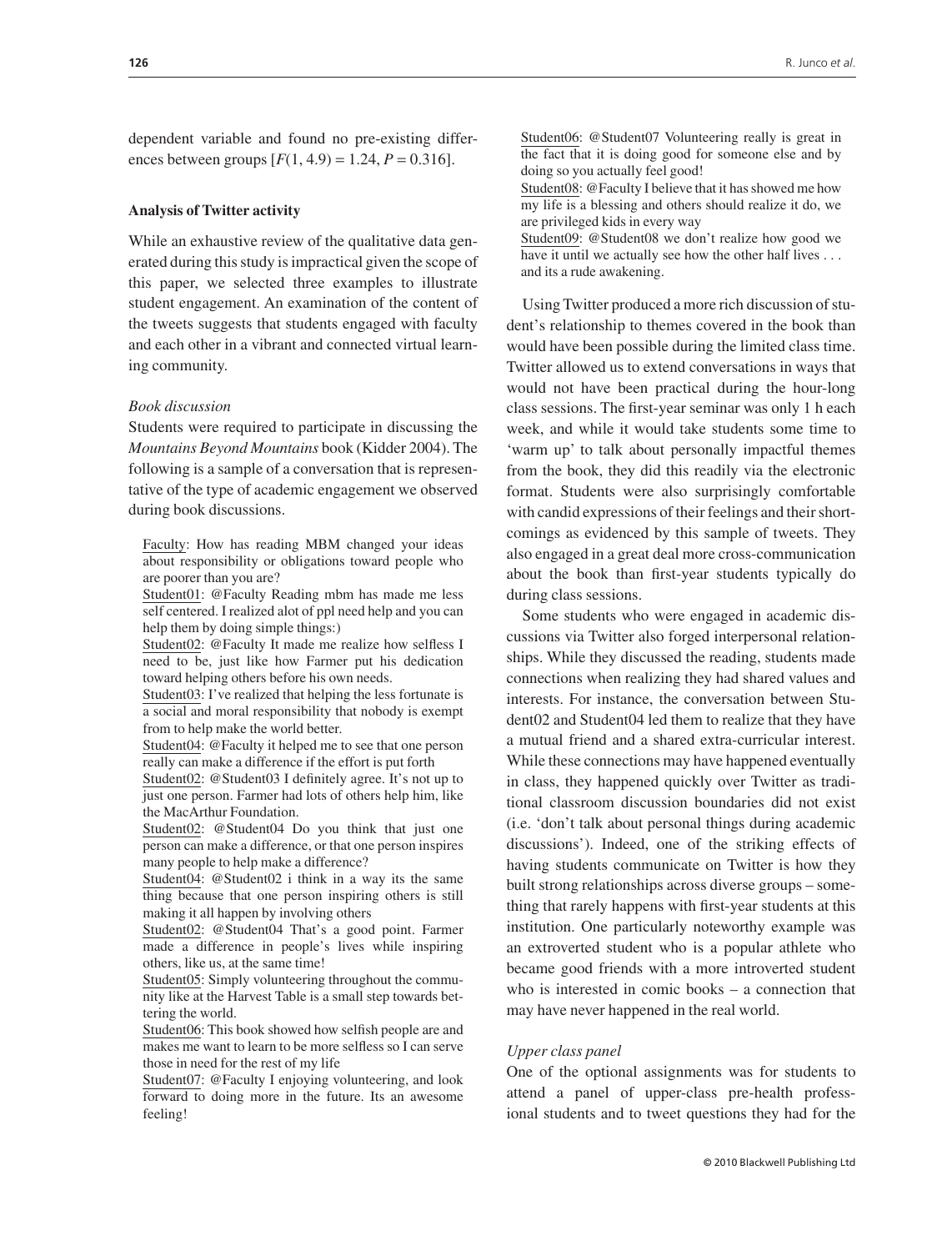panelists. Students in both groups had the option to submit a short paper with their questions in lieu of tweeting or posting them on Ning. The following are example tweets from this thread.

Faculty: Class canceled next week (10/21). Instead you are req'd to attend the upper-class student panel on Wed.  $(21<sup>st</sup>)$  at 12pm in SNP 103

Faculty: 3 min paper option for the  $21<sup>st</sup>$  is to tweet questions you have for upper-class pre-health professional students. Due 12pm 10/21.

Student01: @Faculty I have a psych class at noon. How am I supposed to attend?

Faculty: @Student01 If you can't attend because of scheduling conflict, please complete 3 min paper about last class.

Student02: @Faculty Why are you training to become a health professional? is what I would ask them, could I go to the discussion. Alas, Bio lab.

Student03: @Faculty My question is, How many of you are planning to go into radiology and why?

Student04: @Faculty My question is – What made you decide the specific career in the health field you want to pursue?

Student05: @Faculty My question is: How many Medical schools did you apply to and how did you choose which ones to apply to?

Student06: What is the hardest part of the application process for PT school and do you have any advice on how to make it easier?

Student07: Where is SNP? My question is. How many of you have changed your majors and how many times?

Student08: @Faculty What inspires you to complete all the schooling for your profession? How do you manage your time so you are not always stressed?

An examination of these tweets reveals some of the ways that students were engaging via Twitter. First, a review of the number of questions proposed (over 75) and the number of students involved in the discussion (55) shows that students took advantage of having Twitter as a forum to ask questions. Indeed, student use of Twitter generated more and different types of questions than would have been generated in typical class discussions on the same topic. For instance, the statement and question by Student01 was uncharacteristically candid for a first-year student and lends support to the idea that Twitter helped students feel more comfortable asking questions they may not be comfortable with asking in class. Second, the questions proposed by students reflected many of the typical issues faced by firstyear pre-health professional students – i.e. 'am I on the right track?', 'what do I need to do to get into graduate school?', 'what should I look forward to as I progress in the major?' Third, much in the same way that professionals can attend conferences virtually via Twitter, students were able to ask questions of the panel, even though they had scheduling conflicts and were not able to attend (as evidenced by Student02's response).

#### *Study groups*

Pre-health professional students take a similar sequence of courses which includes introductory Biology and Chemistry courses. We used Twitter to encourage students to arrange study groups for their more difficult courses, Chemistry and Biology. The following tweets are examples of a discussion about study groups that arose after students were tweeting about being anxious about their upcoming Chemistry exam.

Faculty: Anyone interested in forming a study group?

Student01: @Faculty for what class

Student02: @Faculty For what class?

Student03: @Faculty study group for what?

Student04: for?

Faculty: @Student01 @Student02 @Student03 @Student04 What class would you like to form a study group for? Chem?

Student05: Both Chemistry and Biology would be nice-OK how about a Chem and Bio study group? Who is in? Student06: Anyone that wants to have a study group for Bio or Chem. Let me know and I'm in!

Faculty: @Student01 @Student02 @Student03 @Student04 Both @Student05 and @Student06 suggest both Chem and Bio. What is a good time for you to meet? Faculty: How about a study group for Chem tonight starting at 7pm  $2<sup>nd</sup>$  floor of the library – at the blue couches. Who will be there? Please RSVP

Student05: I'm planning on coming to the study group Student06: Sounds good

Student01: I'm in

Faculty: So it looks like @Student05 @Student06 and @Student01 will be at the study group. Any others planning to attend?

Student07: Count me in

Student03: I'll be there

Areview of these tweets shows that it took little effort on the part of the faculty member to help students create and attend a study group. Interestingly, after the first meeting of five students, they continued to set up study groups (without faculty intervention) that saw increased attendance as the semester progressed. Two issues are particularly noteworthy about student engagement in creating a study group: First, it was relatively easy to help students create a study group on short notice. Within hours, students went from chatting about their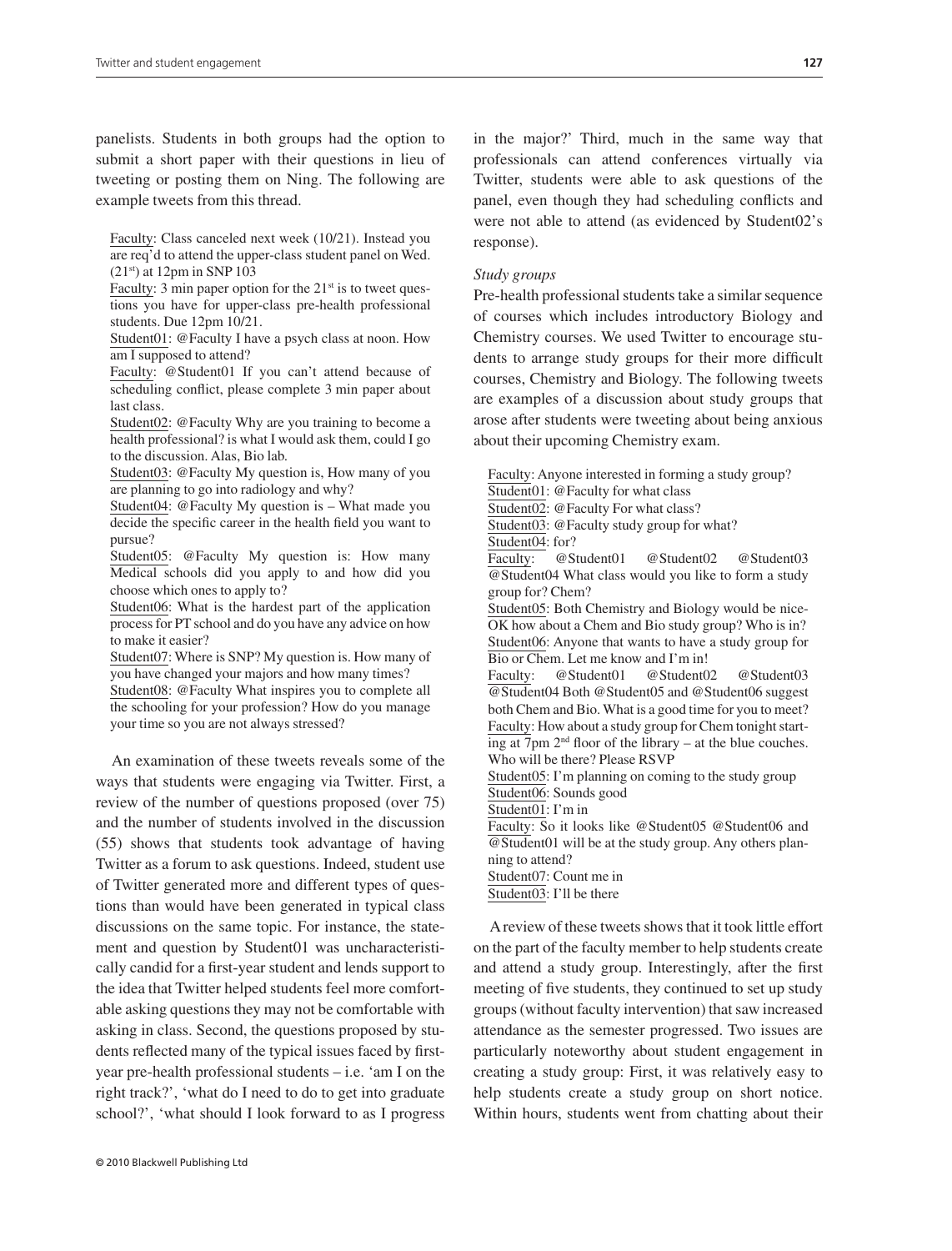concerns about an upcoming exam to holding a study group meeting in the library. Second, the public nature of Twitter helped students be more comfortable asking each other for help. In our experience, pre-health professional students at this institution rarely develop study groups in their first semester. Their eagerness to form study groups could be partly because of the fact that their anxieties about the exam were being expressed in a public forum and therefore, they discovered that others felt the same way. When students made such a discovery, it may have been easier to then realize that they could benefit from studying with others in the same situation.

#### **Discussion**

#### **Research question 1**

# *Question 1: What effect does encouraging the use of Twitter for educationally relevant purposes have on student engagement?*

The analyses of difference scores show that there was a greater increase in engagement scores for the experimental group than the control group. From this we can conclude that using Twitter in educationally relevant ways had a positive effect on student engagement as measured by our instrument. Because we conducted analyses on difference scores, we took into account preexisting differences in engagement level.

#### **Research question 2**

# *Question 2: What effect does encouraging the use of Twitter for educationally relevant purposes have on grades?*

Our analyses show that encouraging the use of Twitter for educationally relevant purposes has a positive effect on grades. We found no pre-existing differences between the groups on high school GPA, indicating that the groups were equivalent in terms of academic ability.

#### **Analysis of Twitter activity**

The examination of tweet content shows that students were motivated and engaged with each other. In ways that rarely happen with pre-health professional firstyear students at this institution, students were actively engaged in thoughtful and personally meaningful conversation about themes addressed in the *Mountains Beyond Mountains* book. These conversations extended over hours and sometimes days as students would log off Twitter, then back on to find a response to a previous statement and continue the conversation. An examination of tweets about the upper-class student panel showed that students were engaged in asking questions of their peers about academic milestones they expected to need help with.

Our examination of the tweets related to setting up study groups for Chemistry and Biology showed that a group of students were enthusiastic about collaborative learning through study groups. With our encouragement and help, these students set up their first study group for Chemistry. After the first meeting, students independently organized additional study groups. Study group participation grew throughout the semester and expanded beyond Chemistry to other courses.

#### **Implications**

Our results suggest that Twitter can be used to engage students in ways that are important for their academic and psychosocial development. We were able to leverage Twitter to support Chickering and Gamson's (1987) seven principles for good practice in undergraduate education:

- We improved contact between students and faculty (principle 1) by providing an avenue for contact congruent with their digital lifestyles.
- The use of our Twitter protocol also encouraged cooperation among students (principle 2) – students used Twitter to ask each other questions, not only about the material in the first-year seminar course, but also about material in other courses. Students also collaborated on their service learning projects via the Twitter feed, provided emotional support to each other, and created and scheduled real-world study groups via Twitter.
- The Twitter assignments promoted active learning (principle 3) by helping students relate the course material to their own experiences both inside and outside of the classroom.
- Twitter allowed us to provide prompt feedback (principle 4) to students, not only for their assignments, but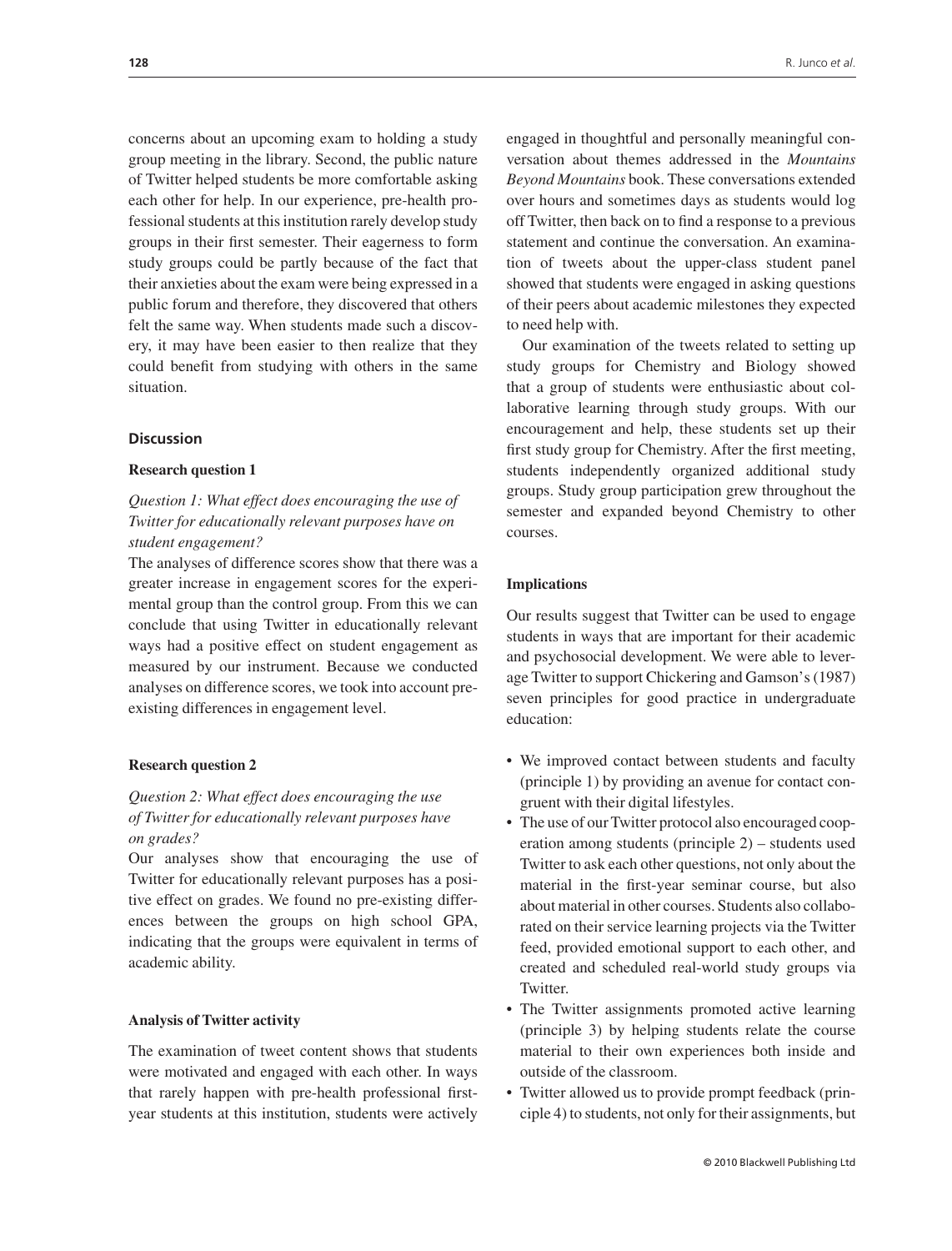also for a wide variety of questions and issues they faced. For example, a few students tweeted about having trouble viewing an online video that was required for the course, and within 10 min we provided feedback as to how they could solve the problem.

- One of the great benefits of using Twitter in this way with our first-year experience courses was that we were able to maximize time on task (principle 5). The course only met for an hour each week; however, thanks to the Twitter stream, we were able to continue discussion and build a strong learning community among students.
- We used Twitter to communicate high expectations (principle 6) in student's academic work, service learning projects, and out-of class activities.
- Lastly, using Twitter showed a respect for diversity (principle 7) because, in addition to discussing diversity issues via the Twitter feed, we encouraged students who otherwise may not be active participants in class to participate online.

Even though our results were positive, it is important to note that these results may not be solely attributable to the technology. While Twitter facilitated communication, engagement, and the democratization of roles and relationships in ways that may not have happened in the real world, the introduction of Twitter into the learning process mobilized faculty into a more active role with students that was different than when using Ning. Students in both the Twitter and the Ning groups received the same information and performed the same activities; however, Twitter lent itself more to a conversation between students and faculty. While Ning announcements took the form of static bulletin board postings, Twitter announcements were met with active responses by students which were met by even more interaction by faculty. Indeed, 30% of tweets from the faculty account were responses to students, whereby less than 1% of posts on Ning were responses to students – students on Ning did not ask as many questions or engage faculty in the same way as they did on Twitter.

The use of Twitter also demanded that two of the faculty members involved in this study regularly monitor and participate in the Twitter feed. This helped increase students' sense of connection with faculty and the institution, one facet of engagement. It also helped increase student's academic engagement. The frequency and intensity of faculty queries about both academic and co-curricular issues was much more than what is typically experienced by first-year students. Students in the Twitter group had the benefit of almostalways-on support for academic, co-curricular, and personal issues. For instance, when a student tweeted 'Procrastinators unite! . . . Tomorrow. It's a bad habit I developed in high school thats hard to break,' we immediately asked 'what helps your procrastination?' which led to a conversation with the student about what motivates her. Later in the conversation, we discover that the student has trouble 'clearing [her] head' and we provide links to resources to learn diaphragmatic breathing (which helps in anxiety reduction). Responses by faculty members generated even more tweets from students. This positive feedback loop of interaction kept the Twitter feed very busy (as can be seen in Table 1) and highly interactive.

In addition to engendering motivation to engage students on the part of the faculty, the use of Twitter created a culture of engagement between students. As was reported in the results, students interacted with each other a great deal around academic and co-curricular issues, which led to deepening of their interpersonal connections. It was common to see students support one another when someone would tweet about their stress or workload. One striking example was when a student tweeted about wanting to harm himself. Quickly, another student tweeted 'are you ok? Not that I know you or anything but your status sounds not so good.' They engaged in a conversation that helped the original tweeter feel like he did not want to hurt himself until a faculty member could intervene and have a face-to-face meeting with him.

### **Limitations**

There are a number of limitations to the current study. The first and most important limitation is that the study was conducted on a narrow sample of the overall student population at an institution that is not necessarily representative (with respect to racial, ethnic, and income factors) of all institutions in the United States, let alone internationally. Furthermore, students who choose to be pre-health professional majors are a specific population unto themselves, with characteristics that may not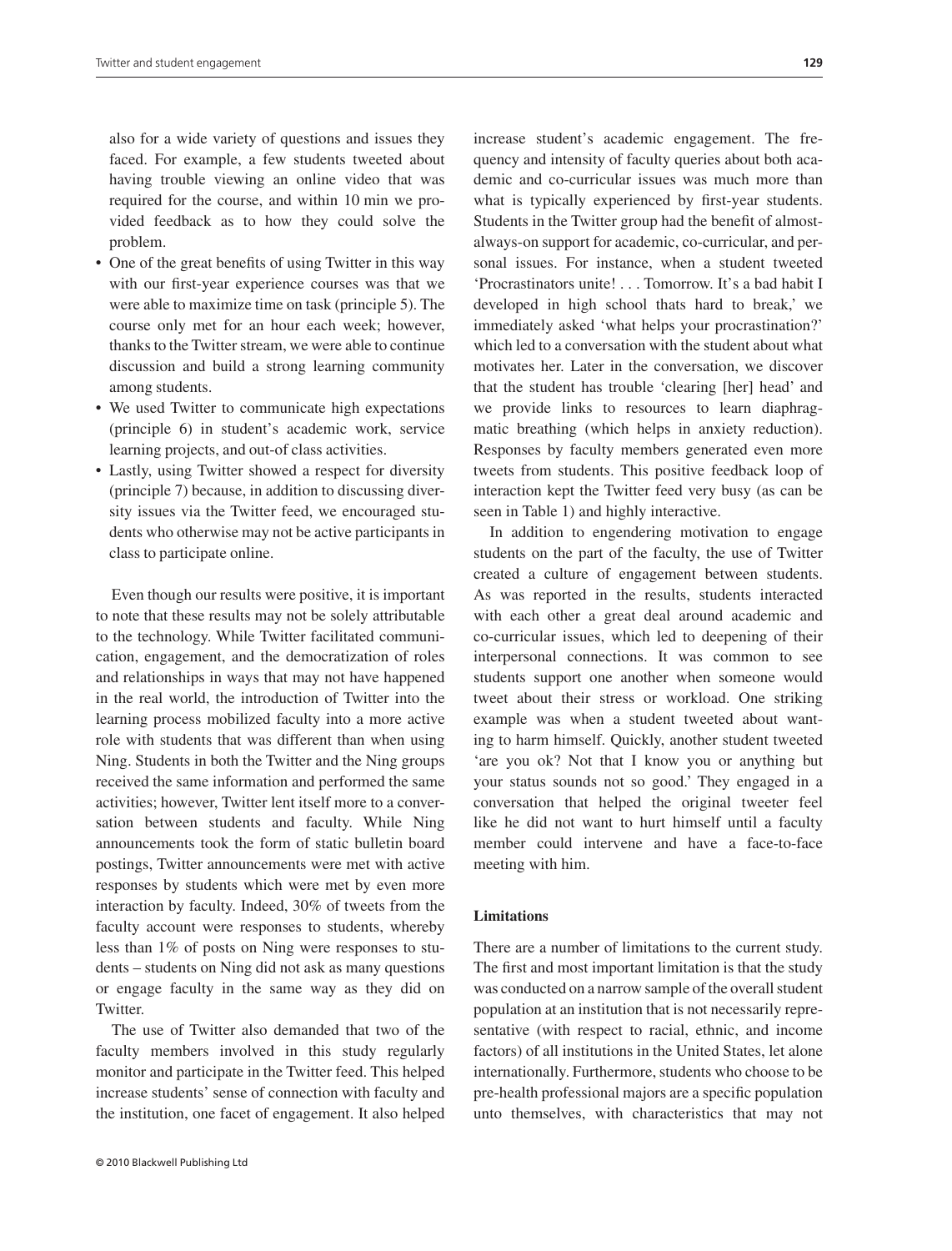match the characteristics of most students in higher education. It will be important to replicate this study with more diverse samples in terms of race, ethnicity, income, and academic majors and settings. It will also be important to specifically determine whether using Twitter can help engage students who are historically less engaged to begin with, such as those who may not be adequately prepared for college, those from minority backgrounds, and those who are first-generation students (Kuh 2009).

Another limitation is the engagement instrument. It is important to note that we measured the construct of engagement through self-report and not actual student engagement. The engagement instrument appeared to measure engagement adequately, and we found a correlation with scores on the instrument and time spent in campus activities. However, we would like to further investigate evidence of the instrument's relationship to actual indices of engagement. Moreover, the real-world implications of a difference of almost three points in engagement scale score means are unclear. Further research should be conducted to see if the engagement instrument correlates with indices such as observed participation in class discussion, campus activities, and interactions with students and faculty. Additionally, future research should measure indices of actual engagement (such as observation of classroom behaviour) as dependent variables to attempt to determine the best way to measure engagement.

One further limitation was the fact that we are unable to tease out how much of the variance in increased student engagement and improved grades is as a result of Twitter and how much is because of a possible orientation of faculty to be more engaged. Crook (2008) notes that the integration of social media depends on 'considerable creative involvement from teachers' (p. 35) and that adoption of these technologies may be more reflective of a disposition that is adopted by these faculty. In this sense, it is important to focus more on a 'Web 2.0 mentality' than on the technology (Crook 2008). In other words, the increases in engagement and grades may be able to be explained more by an overarching attitude about teaching and learning than about the technology itself. The disposition described by Crook (2008) may very well be related to an increased faculty interest and ability to engage students. While there is no way to tease out this variance, future studies may want to examine possible dispositional variables

that may lead to educationally relevant adoption of technology.

A final limitation was the structure of the study. We had a modest sample size and because the study was structured across just seven sections as the units of randomization, the design was somewhat limited. In this case, the limited number of sections required us to run conservative statistical tests using section as a nested, random effect, and thus had few degrees of freedom for error. Future research should try to randomize across more classes and include a larger sample.

# **Conclusion**

This study provides the first piece of controlled experimental evidence that using Twitter in educationally relevant ways can increase student engagement and improve grades, and thus, that social media can be used as an educational tool to help students reach desired college outcomes. We provided evidence to suggest that students and faculty were both highly engaged in the learning process through communication and connections on Twitter.As there is continuing growth in the use of social media by college students and faculty, it is hoped that this study will motivate further controlled studies of Twitter and other social media to evaluate how emerging technologies can be best used in educational settings and to tease out the variance between the effects of the actual technology and of the 'Web 2.0 mentality.'

### **Role of the funding source**

Funding for this research was provided by the Midwest Consortium for Service-Learning in Higher Education and the Corporation for National and Community Service. The study sponsors did not play any role in the study design; in the collection, analysis, and interpretation of data; in the writing of this report; or in the decision to submit this paper for publication.

#### **References**

- Annetta L.A., Minogue J., Holmes S.Y. & Cheng M.T. (2009) Investigating the impact of video games on high school students' engagement and learning about genetics. *Computers & Education* **53**, 74–85.
- Astin A. (1984) Student involvement: a developmental theory for higher education. *Journal of College Student Personnel* **25**, 297–308.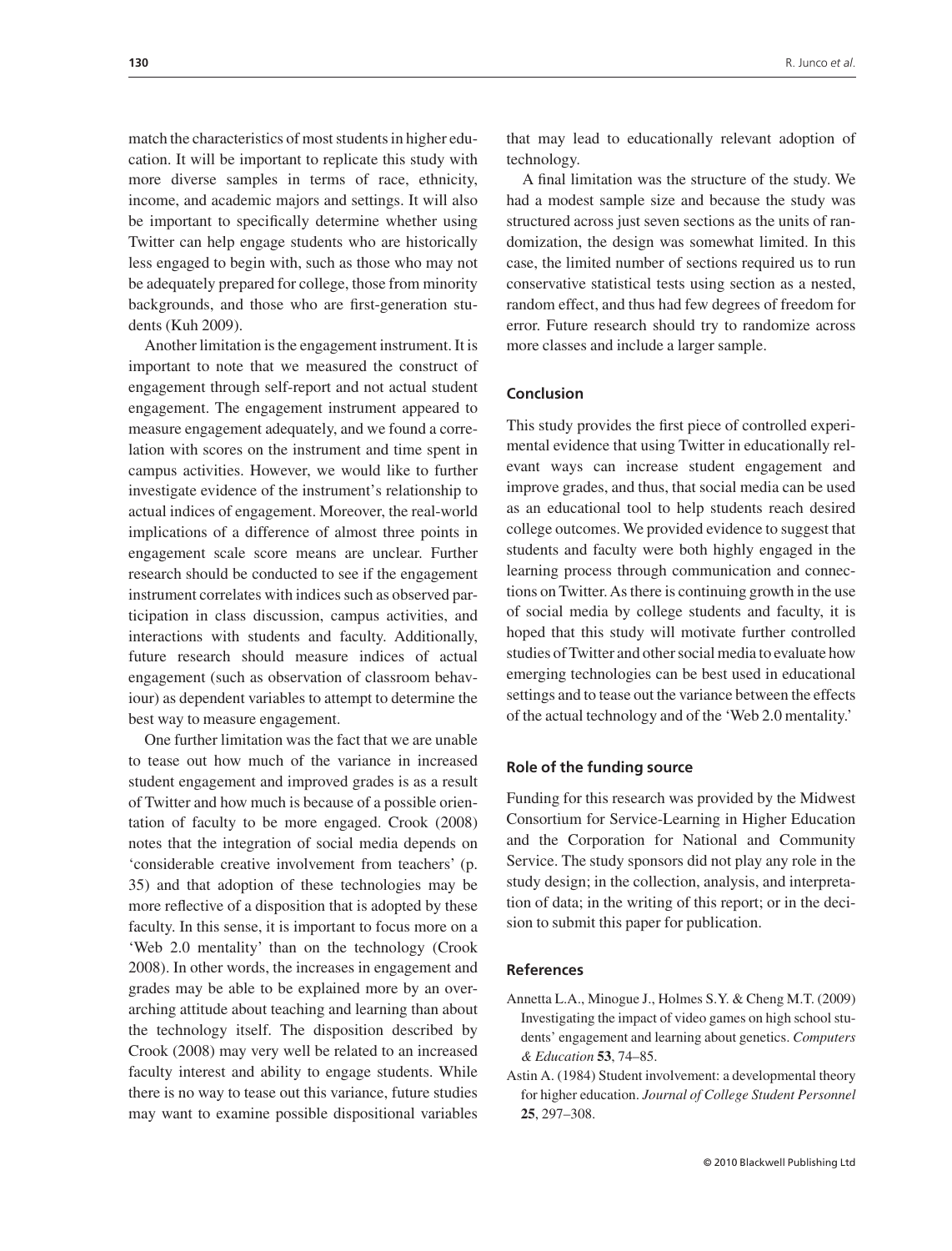- Bonate P.L. (2000) *Analysis of Pretest-Posttest Designs*. CRC Press, Boca Raton, FL.
- Chen P.S.D., Lambert A.D. & Guidry K.R. (2010) Engaging online learners: the impact of web-based learning technology on college student engagement. *Computers & Education* **54**, 1222–1232. forthcoming.
- Chickering A.W. & Ehrmann S.C. (1996) Implementing the seven principles: technology as a lever. *AAHE Bulletin* **October**, 3–6.
- Chickering A.W. & Gamson Z.F. (1987) Seven principles for good practice in undergraduate education. *AAHE Bulletin* **March**, 3–7.
- Cotten S.R. (2008) Students' technology use and the impacts on well-being. In *Using Emerging Technologies to Enhance Student Engagement. New Directions for Student Services Issue #124* (eds R. Junco & D.M. Timm), pp. 55–70. Jossey-Bass, San Francisco, CA.
- Crook C. (2008) *Web 2.0 technologies for learning: The current landscape – opportunities, challenges, and tensions*. Becta Research Reports. Becta, Coventry. Available at: http://research.becta.org.uk/upload-dir/downloads/ page\_documents/research/web2\_technologies\_learning. pdf (last accessed 7 January 2010).
- Ebner M., Lienhardt C., Rohs M. & Meyer I. (2010) Microblogs in higher education – a chance to facilitate informal and process-oriented learning. *Computers & Education* **55**, 92–100. forthcoming.
- Grosseck G. & Holotescu C. (2009) *Can we use Twitter for educational activities*? Proceedings of the 4th International Scientific Conference: eLearning and Software for Education, Bucharest, Romania. Available at: http://adlunap.ro/ eLSE\_publications/papers/2008/015.-697.1.Grosseck%20 Gabriela-Can%20we%20use.pdf (last accessed 12 January 2010).
- Heiberger G. & Harper R. (2008) Have you Facebooked Astin lately? Using technology to increase student involvement. In *Using Emerging Technologies to Enhance Student Engagement. New Directions for Student Services Issue #124* (eds R. Junco & D.M. Timm), pp. 19–35. Jossey-Bass, San Francisco, CA.
- Higher Education Research Institute (2007) *College freshmen and online social networking sites*. Available at: http://www.gseis.ucla.edu/heri/PDFs/pubs/briefs/brief-091107-SocialNetworking.pdf (last accessed 7 March 2010).
- Hughes A. (2009) *Higher education in a Web 2.0 world*. *JISC Report*. Available at: http://www.jisc.ac.uk/media/ documents/publications/heweb20rptv1.pdf (last accessed 7 January 2010).
- Hytten K.J. (2010) *Facebook's contribution to educationally purposeful activities and college student engagement*.

Unpublished PhD Thesis, The University of Vermont, Burlington.

- Jones S. & Fox S. (2009) *Generations online in 2009*. Data memo. Pew Internet and American Life Project, Washington, DC. Available at: http://www.pewinternet.org/~/ media//Files/Reports/2009/PIP\_Generations\_2009.pdf (last accessed 7 March 2010).
- Junco R. & Mastrodicasa J. (2007) *Connecting to the Net. Generation: What Higher Education Professionals Need to Know about Today's Students*. NASPA, Washington, DC.
- Keup J.R. (2005–2006)The impact of curricular interventions on intended second year re-enrollment. *Journal of College Student Retention* **7**, 61–89.
- Kidder T. (2004) *Mountains beyond Mountains: The Quest of Dr. Paul Farmer, A Man Who Would Cure the World*. Random House, NewYork, NY.
- King S.O. & Robinson C.L. (2009) 'Pretty lights' and Maths! Increasing student engagement and enhancing learning through the use of electronic voting systems. *Computers & Education* **53**, 189–199.
- Kruger J., Epley N., Parker J. & Ng Z.-W. (2005) Egocentrism over e-email: can we communicate as well as we think? *Journal of Personality and Social Psychology.* **89**, 925– 936.
- Kuh G.D. (2002) *The National Survey of Student Engagement: Conceptual Framework and Overview of Psychometric Properties*. Center for Postsecondary Research, Indiana University, Bloomington. Available at: http://nsse.iub.edu/ pdf/psychometric\_framework\_2002.pdf (last accessed 25 February 2010).
- Kuh G.D. (2009) What student affairs professionals need to know about student engagement. *Journal of College Student Development* **50**, 683–706.
- Kuh G.D., Cruce T.M., Shoup R., Kinzie J. & Gonyea R.M. (2008) Unmasking the effects of student engagement on first-year college grades and persistence. *Journal of Higher Education* **79**, 540–563.
- Mastrodicasa J.M. & Kepic G. (2005) *Parents gone wild*. Paper presented at the National Meeting of the National Academic Advising Association, Las Vegas, NV.
- Matney M. & Borland K. (2009) *Facebook, blogs, tweets: How staff and units can use social networking to enhance student learning*. Presentation at the annual meeting of the National Association for Student Personnel Administrators, Seattle, WA.
- McFedries P. (2007) *All A-Twitter*. i*eee spectrum*. Available at: http://spectrum.ieee.org/computing/software/allatwitter(last accessed 7 July 2010).
- New Media Consortium (2007) *The Horizon Report*. Available at: http://www.nmc.org/pdf/2007\_Horizon\_Report. pdf (last accessed 7 March 2010).